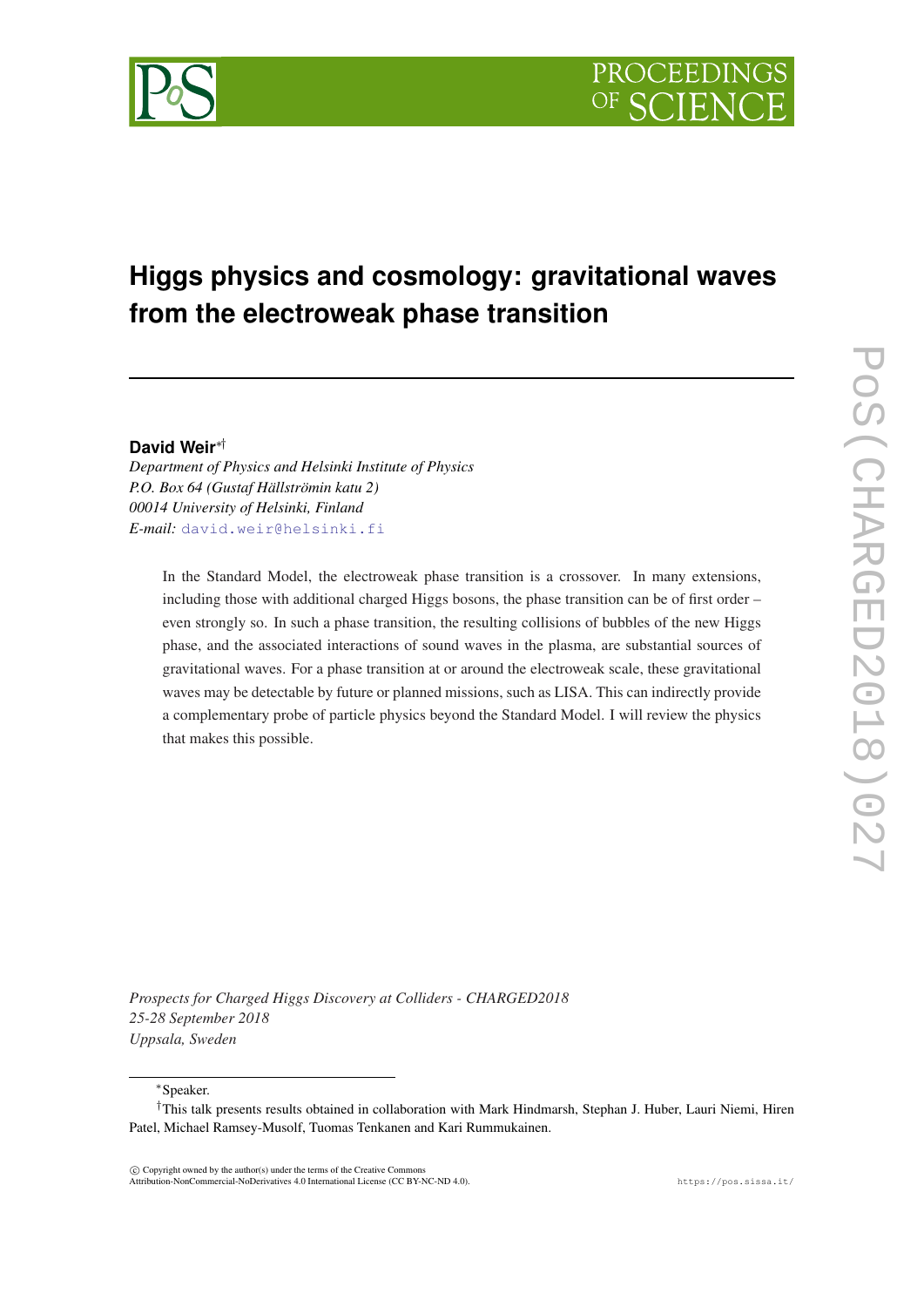### 1. Introduction

Over the next twenty years, gravitational waves will become a major focus not only for astrophysics but also for cosmology. The LIGO and VIRGO detectors have now seen eleven gravitational wave events [[1](#page-7-0)], ten of which were black hole mergers, with one neutron star merger [\[2\]](#page-7-0).

For cosmologists, the promise of gravitational waves lies in the fact that they allow us to see back to periods in the history of the universe when it was optically opaque (see e.g. Refs. [\[3,](#page-7-0) [4](#page-7-0)] for recent reviews). For example, a broad-spectrum stochastic background of gravitational waves is generically produced during inflation. This might be detectable directly by current or future interferometric experiments and missions; it is also expected to imprint itself on the B-modes of the cosmic microwave background. Other processes, such as preheating, or the evolution of a network of topological defects, can also source gravitational waves.

The LISA mission, due to launch in 2034, will consist of three satellites in a triangular configuration, with two laser links between each spacecraft [\[5\]](#page-7-0). It will be able to detect gravitational waves from a wide range of astrophysical sources, such as galactic binaries (including white dwarfs, neutron stars, and stellar-origin black holes), massive black hole mergers, and the inspiral of stellar origin black holes into much larger massive black holes.

However, LISA is – fortuitously – also configured in a way that will allow us to see gravitational waves from a wide variety of phase transition scenarios at or around the electroweak scale (see e.g. Refs. [\[6,](#page-7-0) [7\]](#page-7-0)). Indeed, detecting (or ruling out) such a scenario is part of the LISA science case. Unlike gravitational waves from inflation, however, the signal is strongly peaked. This peak, including its amplitude, depends fairly strongly on the details of the phase transition.

In the sections that follow, we will see how the electroweak phase transition is able to produce a stochastic background of gravitational waves.

#### 2. The electroweak phase transition

The electroweak phase transition in the Standard Model is known to be a crossover for the physical Higgs mass of 125GeV. This was established over twenty years ago through lattice simulations of a dimensionally-reduced model that accurately, but efficiently, describes the longdistance physics of the model [[8](#page-7-0), [9](#page-7-0)]; it was then verified by other means [\[10](#page-7-0), [11](#page-8-0)]. However, by adding additional degrees of freedom, such as extra charged scalar fields, it is possible to get a first-order phase transition during electroweak symmetry breaking. This is particularly true if the additional fields are light.

A first-order phase transition proceeds by the nucleation of scalar field bubbles of the true vacuum inside the old, false vacuum, phase. These bubbles expand and merge, filling the space with the new phase (see Fig. [1](#page-2-0)). As they expand, the walls of the bubbles interact with the plasma formed by the rest of the particles and, in almost all electroweak phase transition scenarios [[13\]](#page-8-0), approach a terminal wall velocity. Meanwhile, a reaction front is set up in the vicinity of the expanding bubble walls, producing an expanding shell of kinetic energy in the plasma. After the bubbles collide, these shells continue to expand at the speed of sound.

The bubble collisions, and in particular the overlapping sound waves set up in the hot Standard Model plasma, mean that a first-order electroweak phase transition would be an efficient source of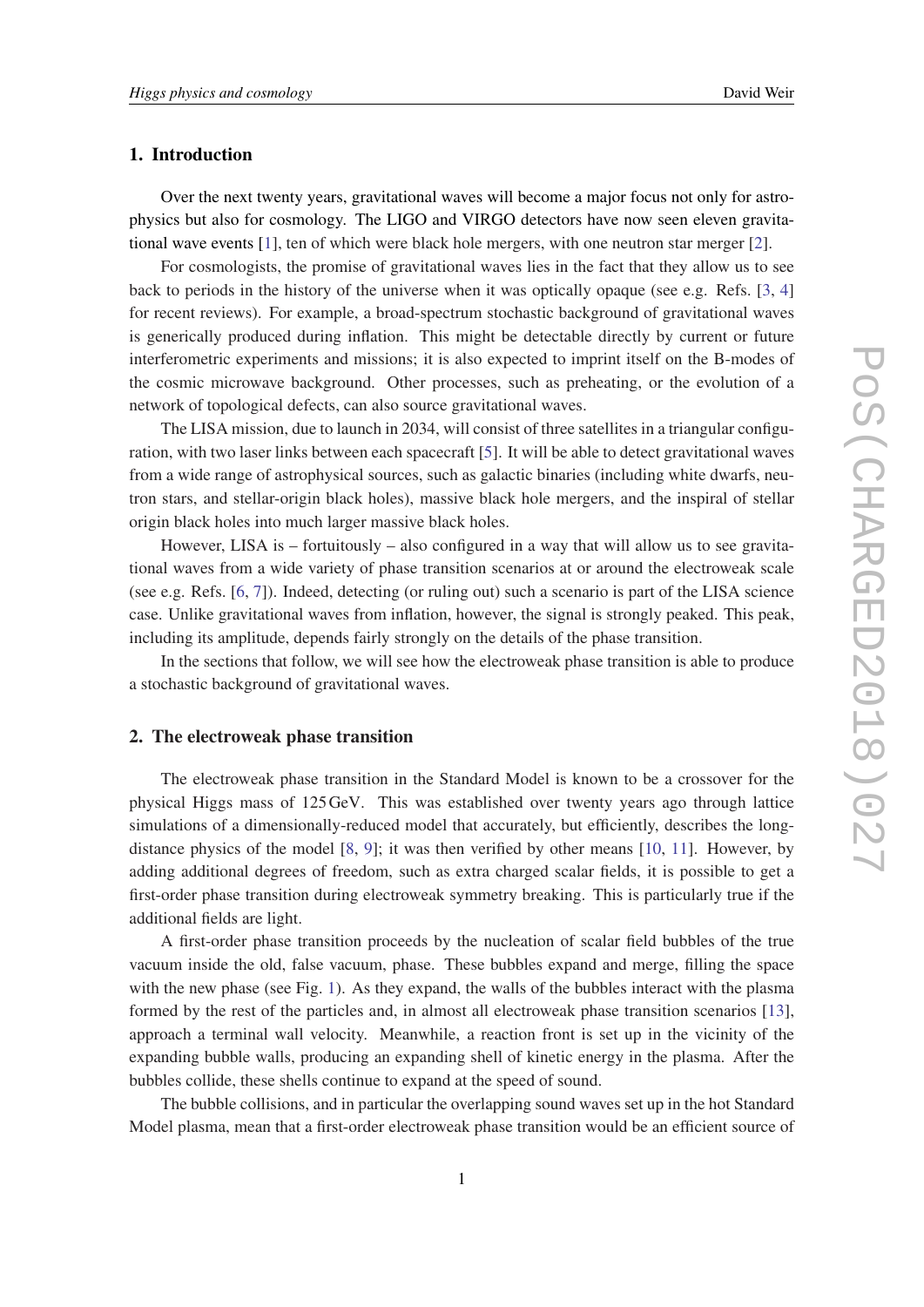<span id="page-2-0"></span>

Figure 1: Schematic illustration of a first-order phase transition, after Ref. [\[12](#page-8-0)]. Bubbles of the true vacuum are nucleated in the false vacuum. These expand, and collide. Gravitational waves are sourced both by the bubble collisions themselves, and by the overlapping sound shells after the bubbles have merged. Credit: A. Kormu.

gravitational waves [[14](#page-8-0)]. If the walls move subsonically and there is sufficient CP violation in the theory, this also represents a viable framework in which to achieve electroweak baryogenesis (see Ref. [\[15](#page-8-0)] for a review).

In some cases, the electroweak phase transition is not the only symmetry-breaking phase transition in the model. There may be a first-order phase transition only involving other fields, followed by the electroweak phase transition (which is usually then first order, too). Such 'two-step' scenarios have been studied in Refs. [\[16,](#page-8-0) [17,](#page-8-0) [18](#page-8-0)]. In fact, these papers focussed on a triplet extension of the Standard Model, which we investigated using the technique of high-temperature dimensional reduction in Ref. [\[19](#page-8-0)] (see Ref. [\[20](#page-8-0)] for a thorough discussion of dimensional reduction in the context of the electroweak phase transition).

#### 2.1 Dimensional reduction

The full four-dimensional theory of the electroweak sector of the Standard Model, or one of its extensions, is difficult to study nonperturbatively. If we instead construct a three-dimensional high-temperature effective field theory, we can handle the infrared physics in a consistent way; integrate most of the field content out; and map the four-dimensional parameters onto a much simpler field theory. In the case of the gauge-Higgs minimal model of Refs. [[8](#page-7-0), [9\]](#page-7-0), there are just two free parameters: the quadratic and quartic terms in the three-dimensional scalar potential. Higher dimensional operators are neglected, and all other fields have been integrated out.

Equipped with a dimensionally reduced model, we can use the three-dimensional quantum field theory to study the phase transition in the original model. As the dimensionally reduced theory correctly describes the infrared physics of the full finite-temperature field theory, we can use it to study the phase diagram and determine quantities such as the latent heat and critical temperature. One can use the three-dimensional effective potential [[21](#page-8-0)], or simulate the theory on the lattice [\[8\]](#page-7-0). The lattice simulations of the three-dimensional theory were used to show that the endpoint of the first-order critical line lies around 80GeV.

#### 2.2 Results for extended models

If the additional degrees of freedom beyond the Standard Model Higgs are sufficiently heavy,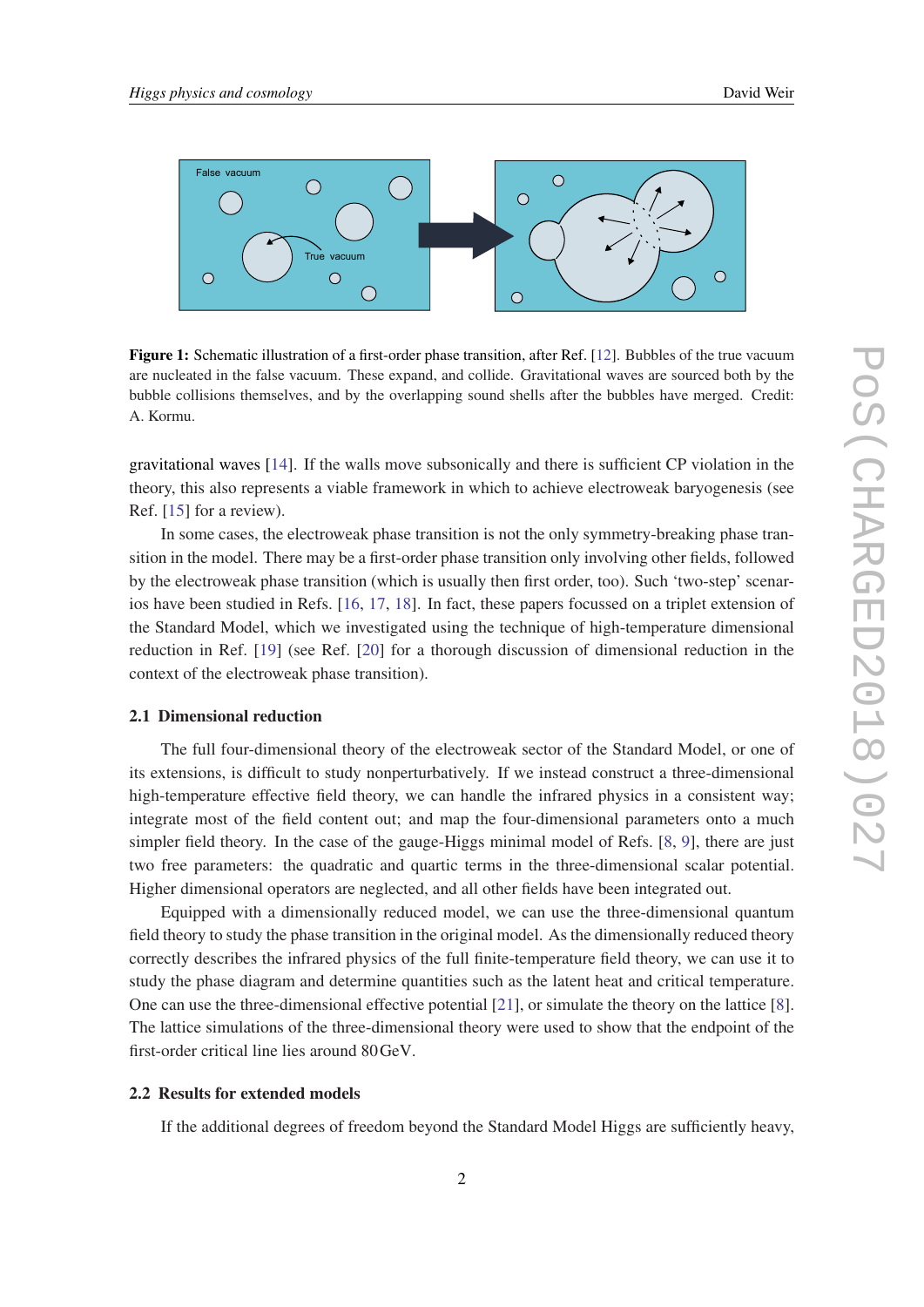

Figure 2: Figure from Ref. [[19\]](#page-8-0) showing the regions of parameter space for which the existing nonperturbative results for the phase transition in the three-dimensional Standard Model effective field theory can be applied to the real triplet extension of the Standard Model. The axes are the triplet mass *M<sub>Σ</sub>* and the portal coupling *a*2. The dashed contours give the critical temperature in GeV. The light blue region is where the electroweak phase transition is a crossover in this model; in the light green region the phase transition is of first-order. The dark green region shows where the dimensional reduction fails to work – principally due to neglected higher-dimensional operators, while in the grey region the real triplet is light and must be included in the dimensional reduction.

then they can be integrated out during the dimensional reduction. The logical conclusion of this approach is to integrate out all the additional degrees of freedom, leaving the same three-dimensional theory as describes the minimal Standard Model electroweak sector, albeit with different matching relations between the three- and four-dimensional theories. This allows us to apply the results of Ref. [\[8\]](#page-7-0) to this new theory to determine the regions of parameter space for which a first-order electroweak phase transition occurs (this type of mapping was first suggested in Ref. [[22\]](#page-8-0)).

In Ref. [[19\]](#page-8-0), we used this approach to study a theory with an additional real triplet field. The result of this reuse of existing results is shown in Fig. 2. While attractive, this technique is not without problems or limitations. If the additional field content – in our example, the triplet field – is light, then it cannot be integrated out and the existing results cannot be used. Even in cases where the field is sufficiently heavy to be integrated out, the dimensional reduction may neglect higherdimensional operators which ought to have been included. As the largest source of systematic error in such a calculation, it is important to verify the importance of higher-dimensional operators.

For cases where the mapping onto the minimal three-dimensional Standard Model does not work, additional simulations will be required to reliably study the theory nonperturbatively. On the other hand, in cases where it does work the critical temperature, latent heat and other quantities needed for computing the gravitational wave power spectrum can be obtained from the literature.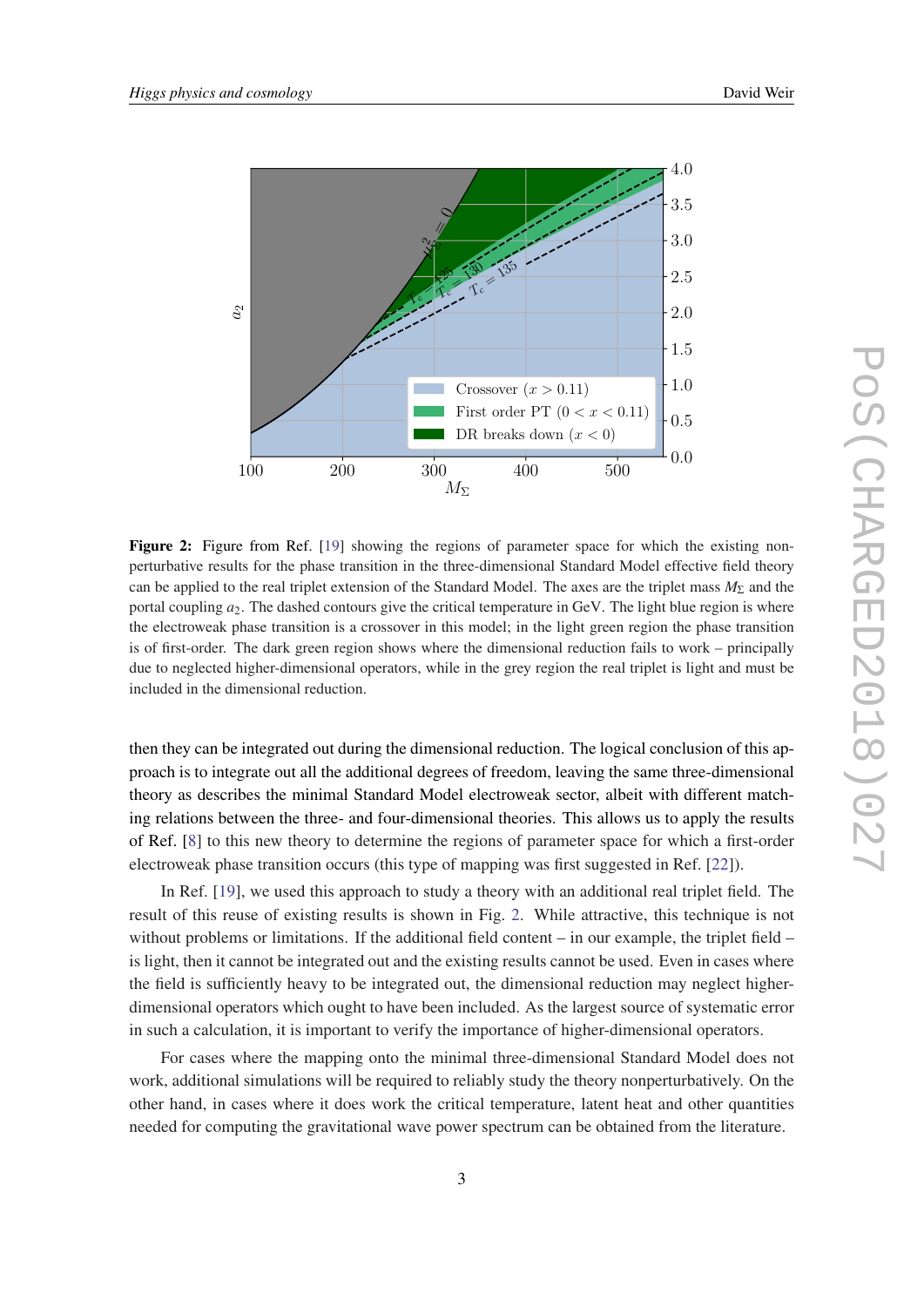#### 3. Gravitational waves

The previous section summarised some of the ways in which a first-order electroweak phase transition can be produced by the addition of extra physics, for example by the presence of additional charged Higgs fields, and discussed ways of computing the phase diagram and relevant parameters for such scenarios. In this section we turn our attention to the gravitational wave power spectrum that may be observed in such a situation.

It has generally been thought that there are three sources of gravitational waves in a thermal first-order phase transition: the collision of the scalar field bubble walls, the overlapping sound shells formed by the reaction fronts after the bubbles have collided, and turbulence formed in the plasma long after the bubbles have merged.

As the initial bubble collisions are short-lived and only involve the gradient energy of the scalar field bubble walls, only in cases where the walls accelerate to ultrarelativistic speeds is it likely that bubble wall collisions are an important source of gravitational waves; we do not consider such socalled 'runaway' scenarios any further as they do not seem likely [[13\]](#page-8-0). On the other hand, the exact amplitude of the turbulent power spectrum, as well as how quickly it develops, remains unclear and is worthy of further investigation.

#### 3.1 Simulations

For thermal phase transitions at the electroweak scale, then, the overlapping sound waves are likely to represent the most significant source of gravitational waves. Their spectral shape and properties have been extensively studied in simulations over the past few years [[14,](#page-8-0) [23\]](#page-8-0), and indeed an analytical model has been developed [[24\]](#page-8-0).

The spectral shape proposed in Ref. [\[6\]](#page-7-0) was developed as a result of simulations, and further validated in Ref. [\[24](#page-8-0)]. These simulations employ a system of a relativistic scalar field  $\phi$ , which models the scalar field driving the phase transition (e.g. the Higgs field), and a relativistic ideal fluid  $u^{\mu}$ , which models the Standard Model plasma. A phenomenological damping term is introduced which converts scalar field gradients into fluid kinetic energy. This model was widely used in simple spherically-symmetric simulations of bubble nucleation for first-order phase transitions twenty-five years ago (see e.g. Ref. [[25\]](#page-8-0)). It was first studied in three dimensions – and applied to gravitational wave production from first-order thermal phase transitions – in Ref. [[14](#page-8-0)].

These simulations have some limitations. One issue is that the dynamic range available in state-of-the-art three-dimensional computer simulations allows at most three orders of magnitude of length scales to be resolved; this is in contrast to the situation in the early universe, where many orders of magnitude separated the (microscopic) bubble wall width from the (cosmological) bubble radius. However, with care, robust results can be extrapolated.

Another issue is that we are unable to see the finite duration of the sound source in our simulations so far. There is a time scale  $\tau_{sh} = H_* R_*/\overline{U}_f$ , where  $H_*$  is the Hubble constant at the time of gravitational wave production,  $R_*$  is the average bubble radius, and  $\overline{U}_f$  is the average plasma four-velocity. For many parameter choices [\[26](#page-8-0)], this timescale is less than the Hubble time, and so the sound source may be attenuated by processes other than the expansion of the universe (in the plots in this proceedings we take this cutoff time into account). Work to investigate the fate of the sound source – and whether turbulence forms – is underway.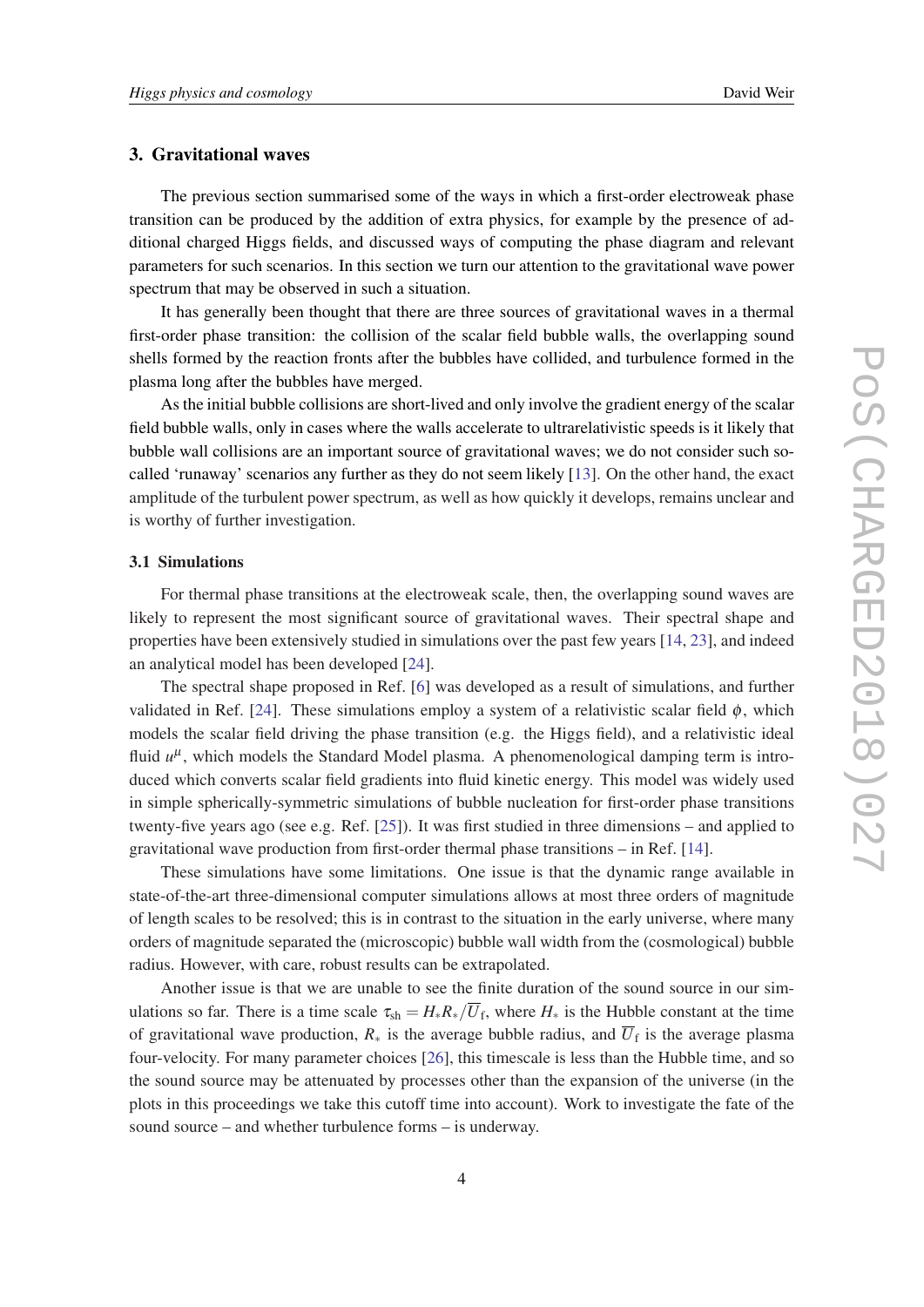#### 3.2 PTPlot.org: an online tool

To streamline the calculation of the gravitational wave power spectrum for electroweak-scale first-order phase transitions, we have developed an online tool [[27\]](#page-8-0), PTPlot, that will allow the computation of predicted gravitational wave power spectra for first-order phase transition scenarios relevant for LISA (see Fig. 3 for an example).



Figure 3: Typical gravitational wave power spectrum for a first-order phase transition that may be observable at LISA. This point, with  $T_* = 51.64 \text{ GeV}$ ,  $\alpha = 0.111$  and  $\beta/H_* = 663$  and  $v_w = 0.95$ , corresponds to the 'C' benchmark point for the two Higgs doublet model (2HDM) in Ref. [[6\]](#page-7-0), Table 3. Note that a conservative limit on the sound source lifetime has been applied, as discussed in the text. The SNR from the sound wave source alone is about 150 in this case (with a five year mission duration). Note that the sensitivity curve used here and in subsequent figures will be supplanted by that in the LISA Science Requirements Document.

It also computes the signal-to-noise ratio (SNR) and can create parametric SNR plots, as well. For these purposes, the gravitational wave power is taken to be sourced entirely by sound waves [\[23](#page-8-0)], but with attenuation due to the conservative assumption that the sound wave source will not last longer than one fluid turnover time [\[26\]](#page-8-0). Examples of such plots are shown in Fig. [4.](#page-6-0)

#### 4. Outlook

The direct detection of gravitational waves by the LIGO and VIGRO collaborations has catalysed interest in both astrophysical and cosmological sources of gravitational waves. At the same time, the LISA mission is now in preparation and due to launch in 2034.

The design of LISA is such that it will be able to detect gravitational waves from strong firstorder phase transitions at the electroweak scale. Indeed, it can be seen as a sort of particle physics experiment, with the ability to probe some models and regions of parameter space better than current or future colliders (see e.g. Ref. [\[28](#page-8-0)]).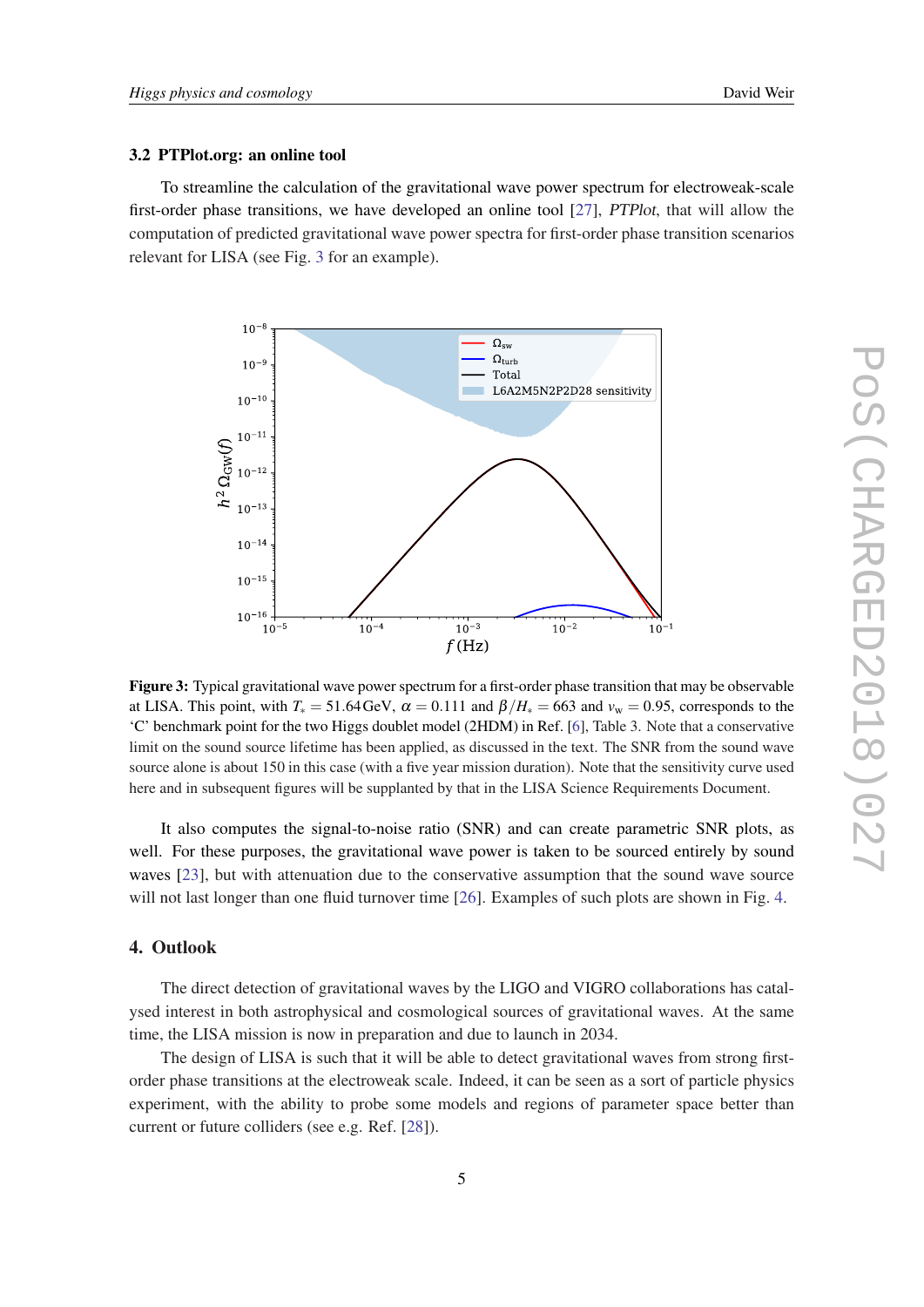<span id="page-6-0"></span>

Figure 4: Contour plots of the SNR for the 2HDM benchmark points in Ref. [[6\]](#page-7-0), Table 4. *T*<sup>∗</sup> is taken to be 50GeV, and the plots can be compared with the top-right pane of Ref. [[6\]](#page-7-0), Fig. 4. At top, the SNR contours are plotted in terms of the effective average fluid velocity  $\overline{U}_f$  and the bubble radius as a fraction of the Hubble radius ( $H_nR_*$ ). At bottom the contours are plotted directly in terms of the strength and inverse phase transition duration parameters  $\alpha$  and  $\beta/H_*$ , respectively. The dashed lines show the shock formation time  $\tau_{sh} = H_*R_*/\overline{U}_f$ ; the grey shaded region shows where this is longer than a Hubble time and the sound wave results are expected to be most reliable [[26\]](#page-8-0). In the unshaded region, we assume the source turns off after  $\tau_{sh}$  and the SNR contours take this into account.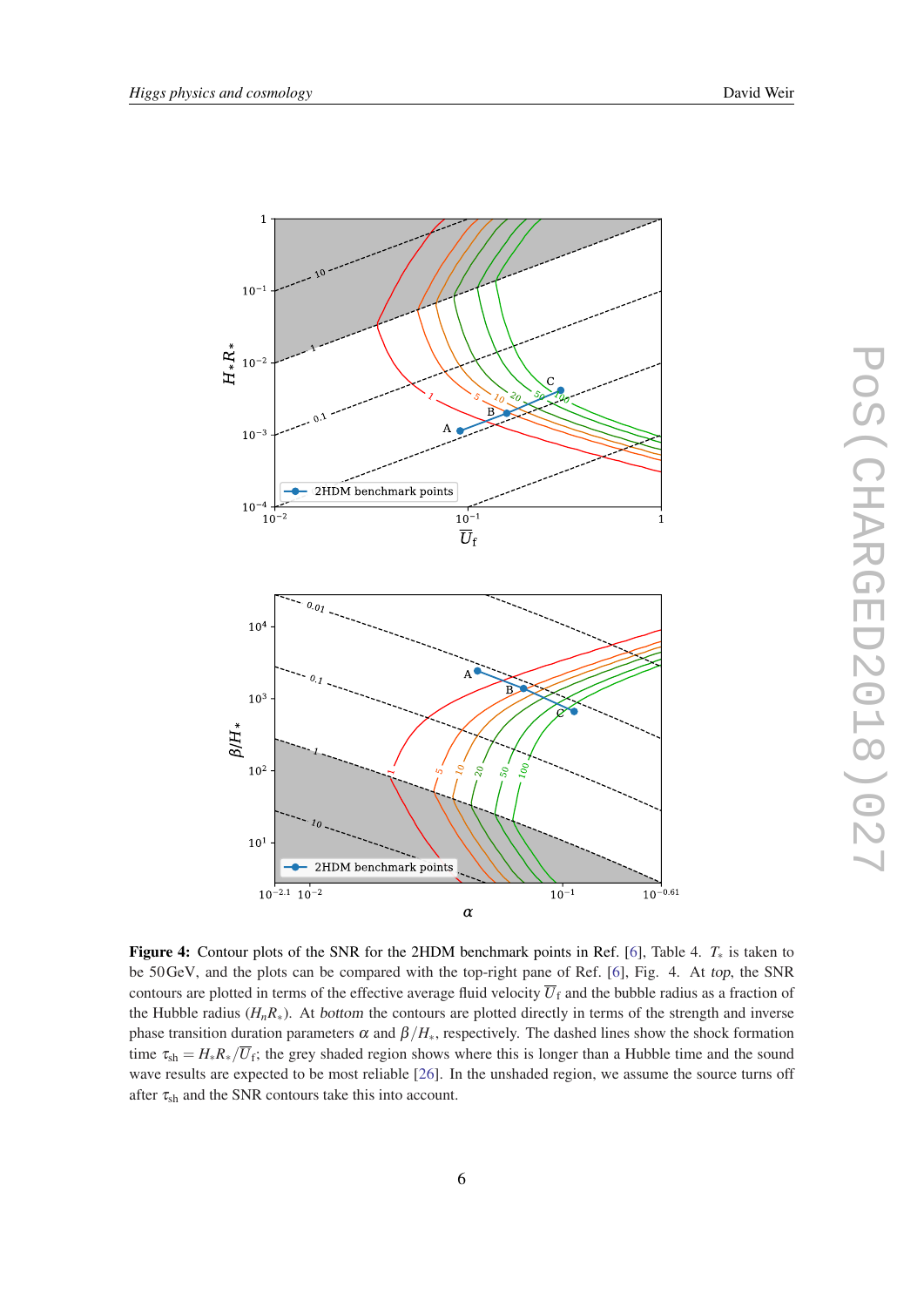<span id="page-7-0"></span>Other future missions, such as the Einstein Telescope or DECIGO, will further grow the range of early-universe phenomena and energy scales that can be probed with gravitational waves.

Before LISA launches in 2034, however, much remains to be done. The quantities that determine the gravitational wave power spectrum, such as the critical and nucleation temperatures, latent heat, phase transition duration, and bubble wall velocity, ought to be computed with greater precision in models of interest. The gravitational wave power spectrum from such a scenario must be better studied, to establish firmly the lifetime and fate of the sound wave source of gravitational waves; the development of turbulence must also be investigated. Work on all these exciting topics is already underway.

#### Acknowledgments

In addition to the fruitful and long-lasting support and collaboration of all my collaborators on the work described here, I am grateful to Anna Kormu for supplying Fig. [1](#page-2-0). I acknowledge support from Academy of Finland, grant number 286769, and the Research Funds of the University of Helsinki.

#### References

- [1] B. P. Abbott *et al.* [LIGO Scientific and Virgo Collaborations], GWTC-1: A Gravitational-Wave Transient Catalog of Compact Binary Mergers Observed by LIGO and Virgo during the First and Second Observing Runs, arXiv:1811.12907 [astro-ph.HE].
- [2] B. P. Abbott *et al.* [LIGO Scientific and Virgo Collaborations], GW170817: Observation of Gravitational Waves from a Binary Neutron Star Inspiral, Phys. Rev. Lett. 119 (2017) no.16, 161101 [arXiv:1710.05832 [gr-qc]].
- [3] C. Caprini and D. G. Figueroa, Cosmological Backgrounds of Gravitational Waves, Class. Quant. Grav. 35 (2018) no.16, 163001 [arXiv:1801.04268 [astro-ph.CO]].
- [4] N. Christensen, Stochastic Gravitational Wave Backgrounds, Rept. Prog. Phys. 82 (2019) no.1, 016903 [arXiv:1811.08797 [gr-qc]].
- [5] H. Audley *et al.* [LISA Collaboration], Laser Interferometer Space Antenna, arXiv:1702.00786 [astro-ph.IM].
- [6] C. Caprini *et al.*, Science with the space-based interferometer eLISA. II: Gravitational waves from cosmological phase transitions, JCAP 1604 (2016) no.04, 001 [arXiv:1512.06239 [astro-ph.CO]].
- [7] D. J. Weir, Gravitational waves from a first order electroweak phase transition: a brief review, Phil. Trans. Roy. Soc. Lond. A 376 (2018) no.2114, 20170126 [arXiv:1705.01783 [hep-ph]].
- [8] K. Kajantie, M. Laine, K. Rummukainen and M. E. Shaposhnikov, The Electroweak phase transition: A Nonperturbative analysis, Nucl. Phys. B 466 (1996) 189 [hep-lat/9510020].
- [9] K. Kajantie, M. Laine, K. Rummukainen and M. E. Shaposhnikov, Is there a hot electroweak phase transition at  $m(H)$  larger or equal to  $m(W)$ ?, Phys. Rev. Lett. 77 (1996) 2887 [hep-ph/9605288].
- [10] M. Gurtler, E. M. Ilgenfritz and A. Schiller, Where the electroweak phase transition ends, Phys. Rev. D 56 (1997) 3888 [hep-lat/9704013].